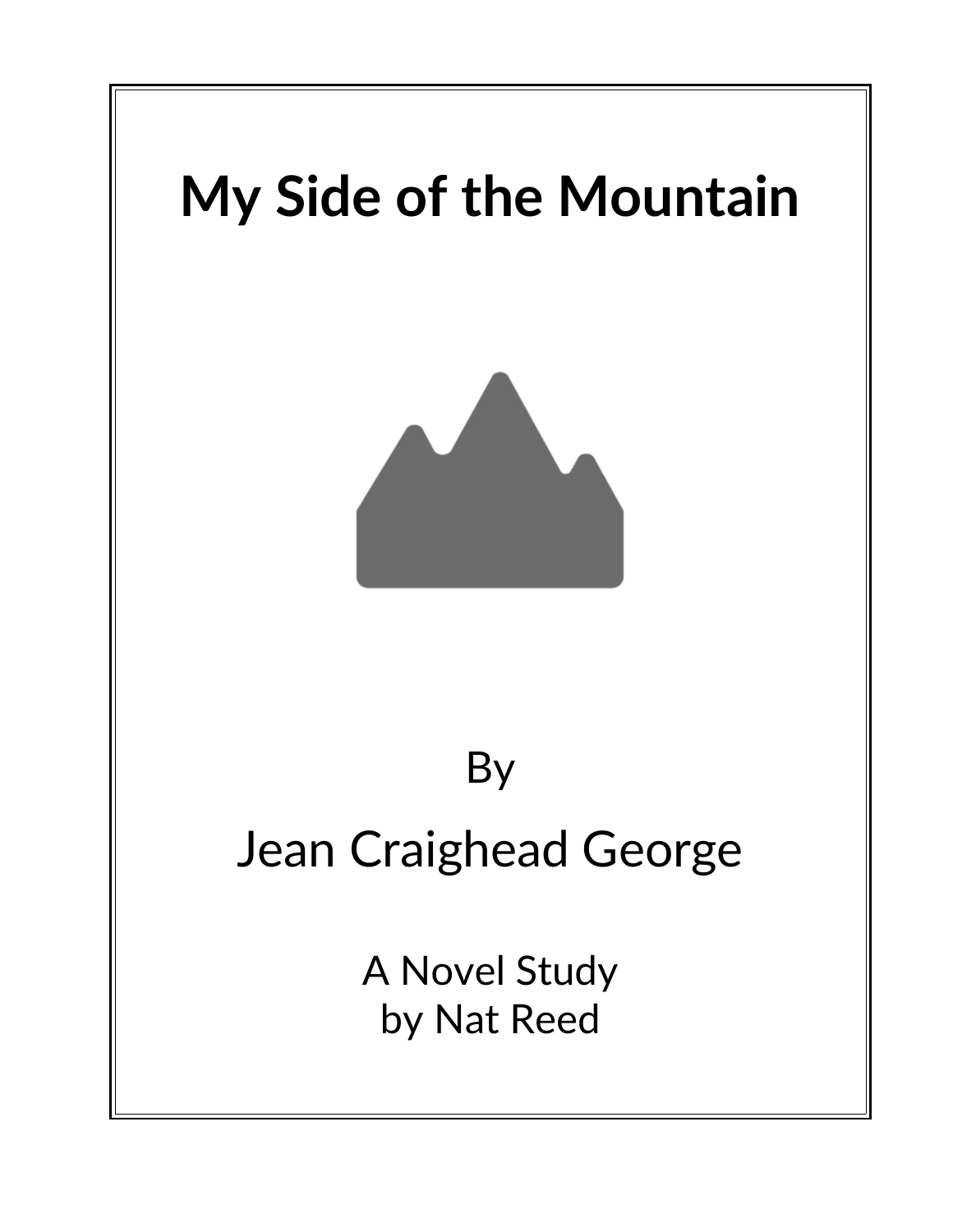*By Jean Craighead George*



### **Table of Contents**

| <b>Suggestions and Expectations</b> |    |  |  |
|-------------------------------------|----|--|--|
|                                     |    |  |  |
| List of Skills                      | 4  |  |  |
|                                     |    |  |  |
| Synopsis / Author Biography         | 5  |  |  |
|                                     |    |  |  |
| <b>Student Checklist</b>            | 6  |  |  |
| Reproducible Student Booklet        |    |  |  |
| Answer Key                          | 66 |  |  |
|                                     |    |  |  |

**About the author:** Nat Reed was a member of the teaching profession for more than 35 years. He was a full-time instructor at Trent University in the Teacher Education Program for nine years. For more information on his work and literature, visit **novelstudies.org**.

> Copyright © 2012 Nat Reed Revisions Completed in 2021 All rights reserved by author. Permission to copy for single classroom use only. Electronic distribution limited to single classroom use only. Not for public display.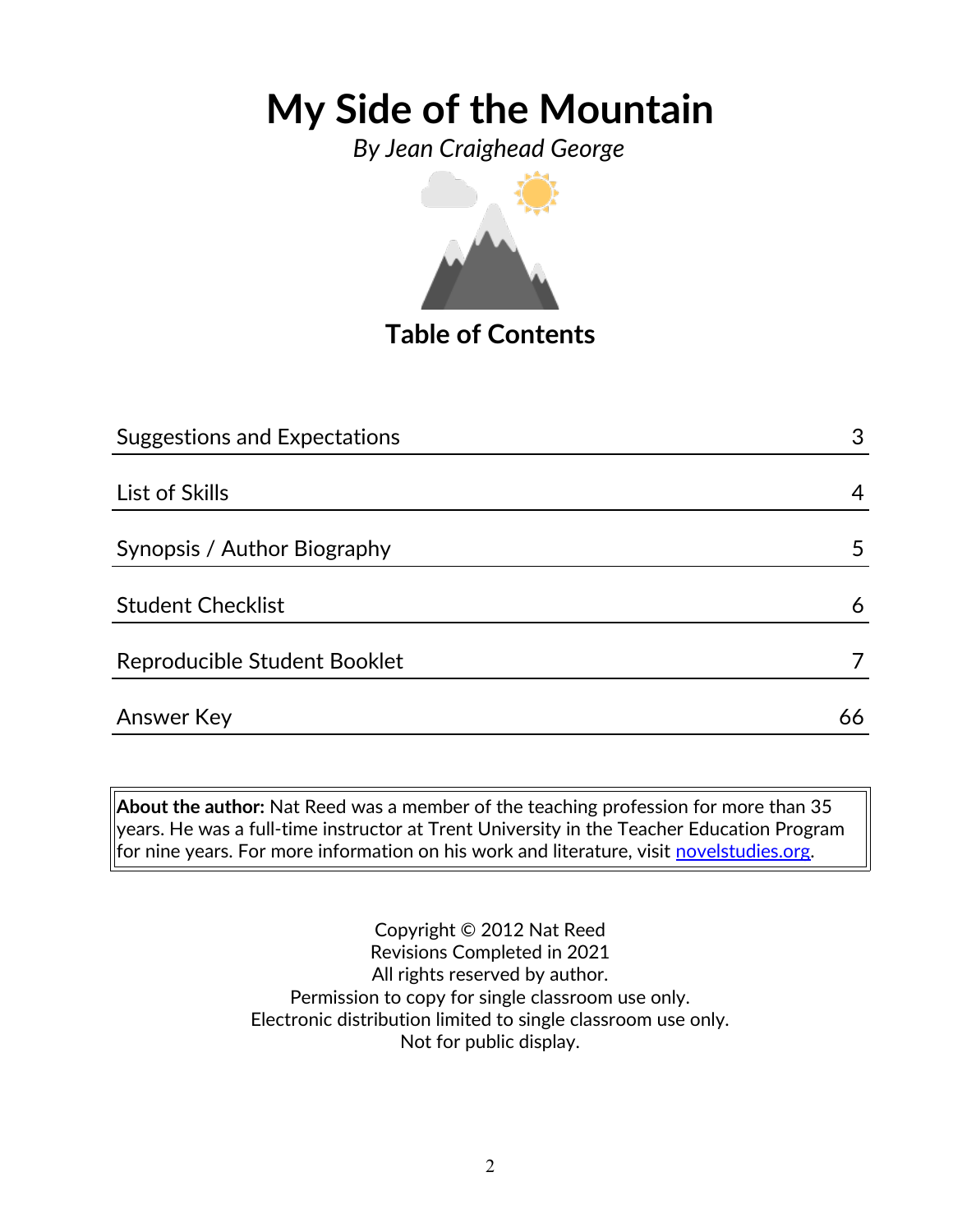*By Jean Craighead George*



### **Suggestions and Expectations**

This 71 page curriculum unit can be used in a variety of ways. Each chapter of the novel study focuses on one, two or three (short) chapters of *My Side of the Mountain* and is comprised of four different activities:

- 1. Before You Read
- 2. Vocabulary Building
- 3. Comprehension Questions
- 4. Language and Extension Activities

A **portfolio cover** (p.7) as well as a **Checklist** (p.6) are included so that students may track of their completed work.

**Every activity need not be completed by all students.** 

### **Links with the Common Core Standards (U.S.)**

Many of the activities included in this curriculum unit are supported by the Common Core Standards. For instance the *Reading Standards for Literature, Grade 5*, makes reference to

a) determining the meaning of words and phrases. . . including figurative language;

b) explaining how a series of chapters fits together to provide the overall structure;

c) compare and contrast two characters;

d) determine how characters … respond to challenges;

e) drawing inferences from the text;

f) determining a theme of a story . . . **and many others.**

**Themes** which may be taught in conjunction with the novel include the wilderness, perseverance, responsibility, determination, survival, and communing with nature.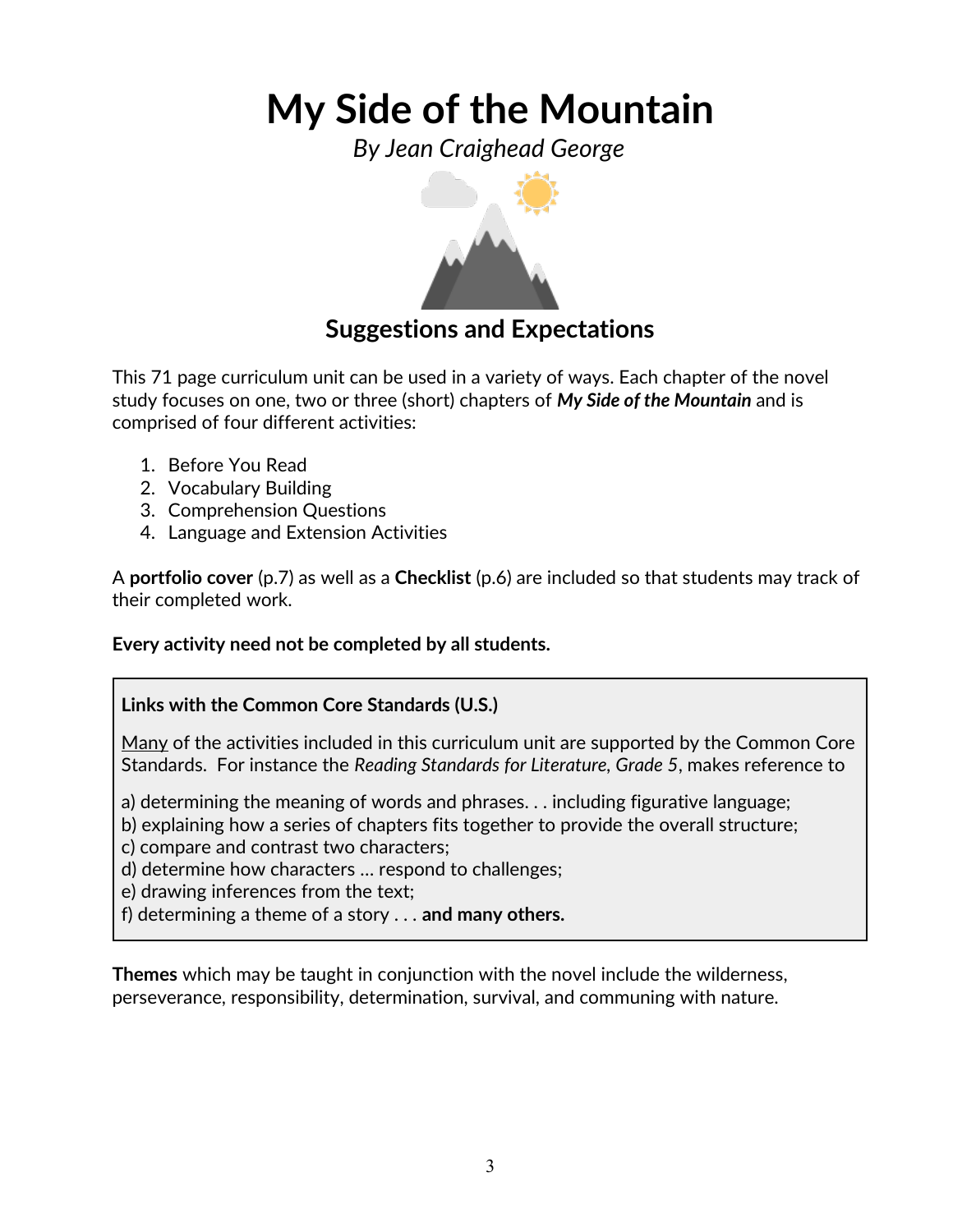*By Jean Craighead George*

### **List of Skills**

#### **Vocabulary Development**

- 1. Locating descriptive words/phrases 8. Use of singular / plural nouns
- 2. Listing synonyms/homophones 9. Listing compound words
- 3. Identifying/creating *alliteration* 10. Identifying parts of speech
- 
- 
- 
- 7. Working with anagrams.

#### **Setting Activities**

1. Summarize the details of a setting

#### **Plot Activities**

- 
- 2. Identify conflict in the story 4. Five W's Chart

#### **Character Activities**

- 
- 

#### **Creative and Critical Thinking**

- 
- 
- 3. Write a letter to a friend 7. Write a book review
- 4. Complete an Observation Chart 8. Complete a KWS Chart

#### **Art Activities**

- 
- 
- 
- 
- 
- 4. Use of capitals and punctuation 11. Determining alphabetical order
- 5. Identifying syllables 12. Identification of root words
- 6. Identify *personification*. 13. Identify/create *similes*

- 1. Complete a *time line* of events 3. Identify the climax of the novel.
	-
- 1. Determine character traits 3. Relating personal experiences
- 2. Protagonists 4. Comparing two characters
- 1. Research 5. Conduct an interview
- 2. Write a newspaper story 6. Write a description of personal feelings
	-
	-
- 1. A Storyboard 3. Design a cover for the novel
- 2. Create a collage 2. Create a collage  $\frac{4}{100}$ . Design an Information Card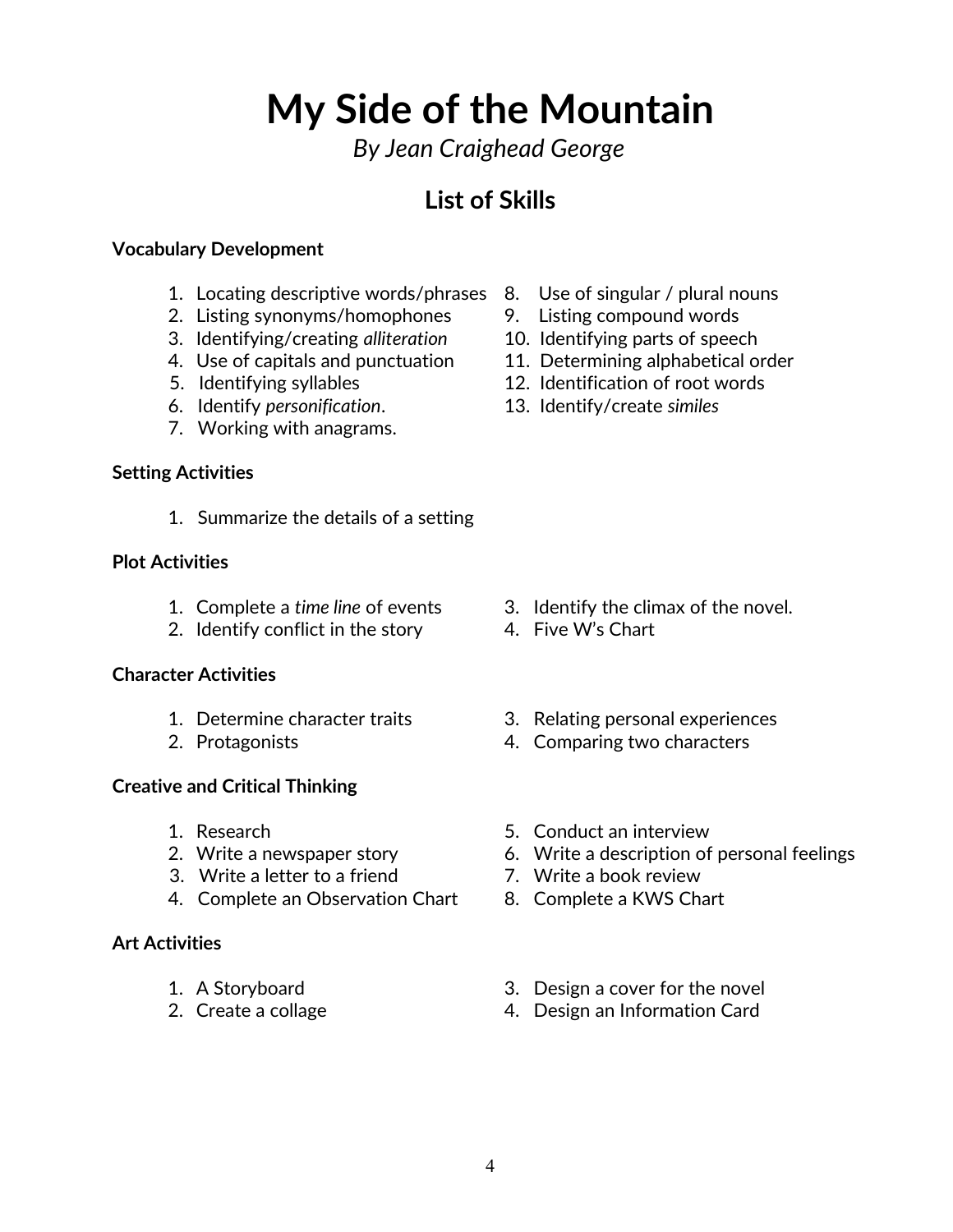*By Jean Craighead George*



 Terribly unhappy in his family's crowded New York City apartment, Sam Gribley runs away to the solitude and danger of the Catskill Mountains, where he finds a side of himself he never knew. With only a penknife, a ball of cord, forty dollars, and some flint and steel, he intends to survive on his own. Sam learns about courage, danger, and independence during his year in the wilderness, a year that changes his life forever. [The Publisher]

### **Author Biography** *Jean Craighead George*

**Jean Craighead George** was born in a family of naturalists. On weekends they camped in the woods near their Washington, D.C. home, climbed trees to study owls, gathered edible plants and made fish hooks from twigs. In third grade she began writing and hasn't stopped yet. She has written over 100 books.

Her book, **Julie of the Wolves** won the prestigious Newbery Medal. **My Side of the Mountain**, was a 1960 Newbery Honor Book. She has also received 20 other awards.



She attended Penn State University graduating with a degree in Science/Literature. In the 1940s she was a reporter for The Washington Post and a member of the White House Press Corps. After her children were born she returned to her love of nature and brought owls, robins, mink, sea gulls, tarantulas, 173 wild animals into their home and backyard. These became characters in her books.

Her children, Craig and [Luke](http://www.humboldt.edu/~tlg2/) are now environmental scientists and [Twig](http://www.twigcgeorge.com/) writes children's books, too. Jean passed away in 2012. [\[www.jeancraigheadgeorge.com\]](http://www.jeancraigheadgeorge.com/)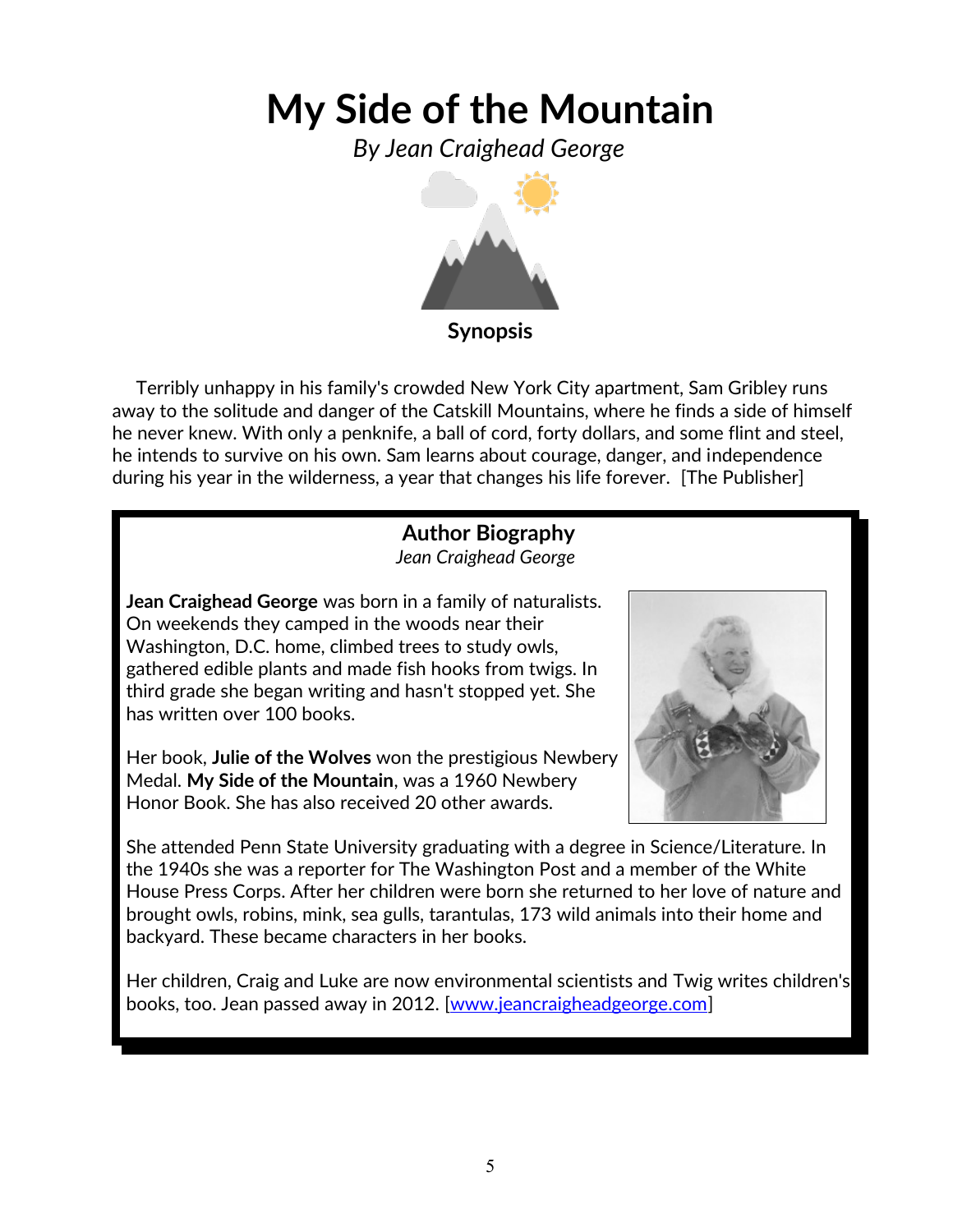*By Jean Craighead George*



**Student Checklist**

Student Name

| Assignment | Grade / Level | Comments |  |  |  |  |  |  |
|------------|---------------|----------|--|--|--|--|--|--|
|            |               |          |  |  |  |  |  |  |
|            |               |          |  |  |  |  |  |  |
|            |               |          |  |  |  |  |  |  |
|            |               |          |  |  |  |  |  |  |
|            |               |          |  |  |  |  |  |  |
|            |               |          |  |  |  |  |  |  |
|            |               |          |  |  |  |  |  |  |
|            |               |          |  |  |  |  |  |  |
|            |               |          |  |  |  |  |  |  |
|            |               |          |  |  |  |  |  |  |
|            |               |          |  |  |  |  |  |  |
|            |               |          |  |  |  |  |  |  |
|            |               |          |  |  |  |  |  |  |
|            |               |          |  |  |  |  |  |  |
|            |               |          |  |  |  |  |  |  |
|            |               |          |  |  |  |  |  |  |
|            |               |          |  |  |  |  |  |  |
|            |               |          |  |  |  |  |  |  |
|            |               |          |  |  |  |  |  |  |
|            |               |          |  |  |  |  |  |  |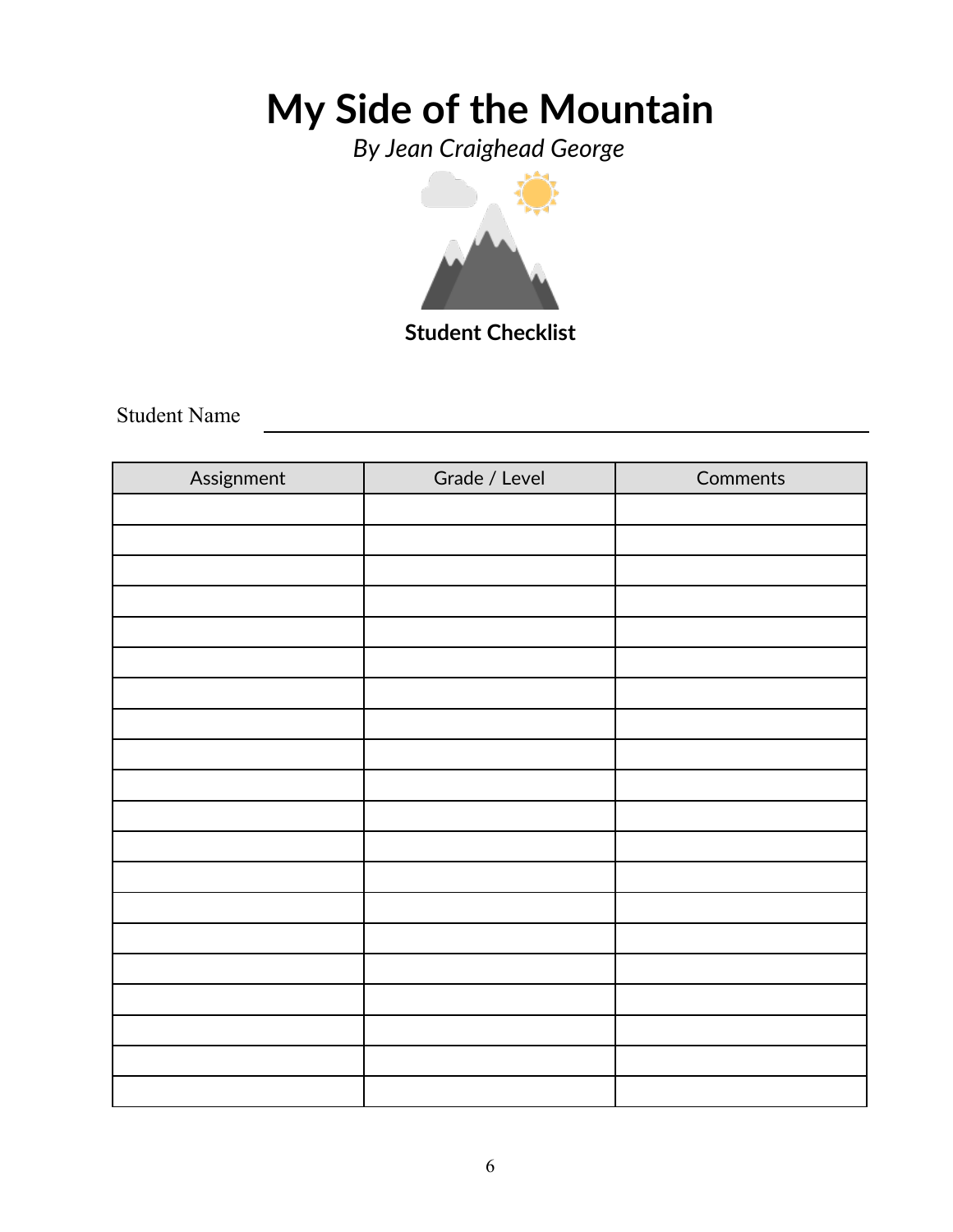

*By Jean Craighead George*

Name: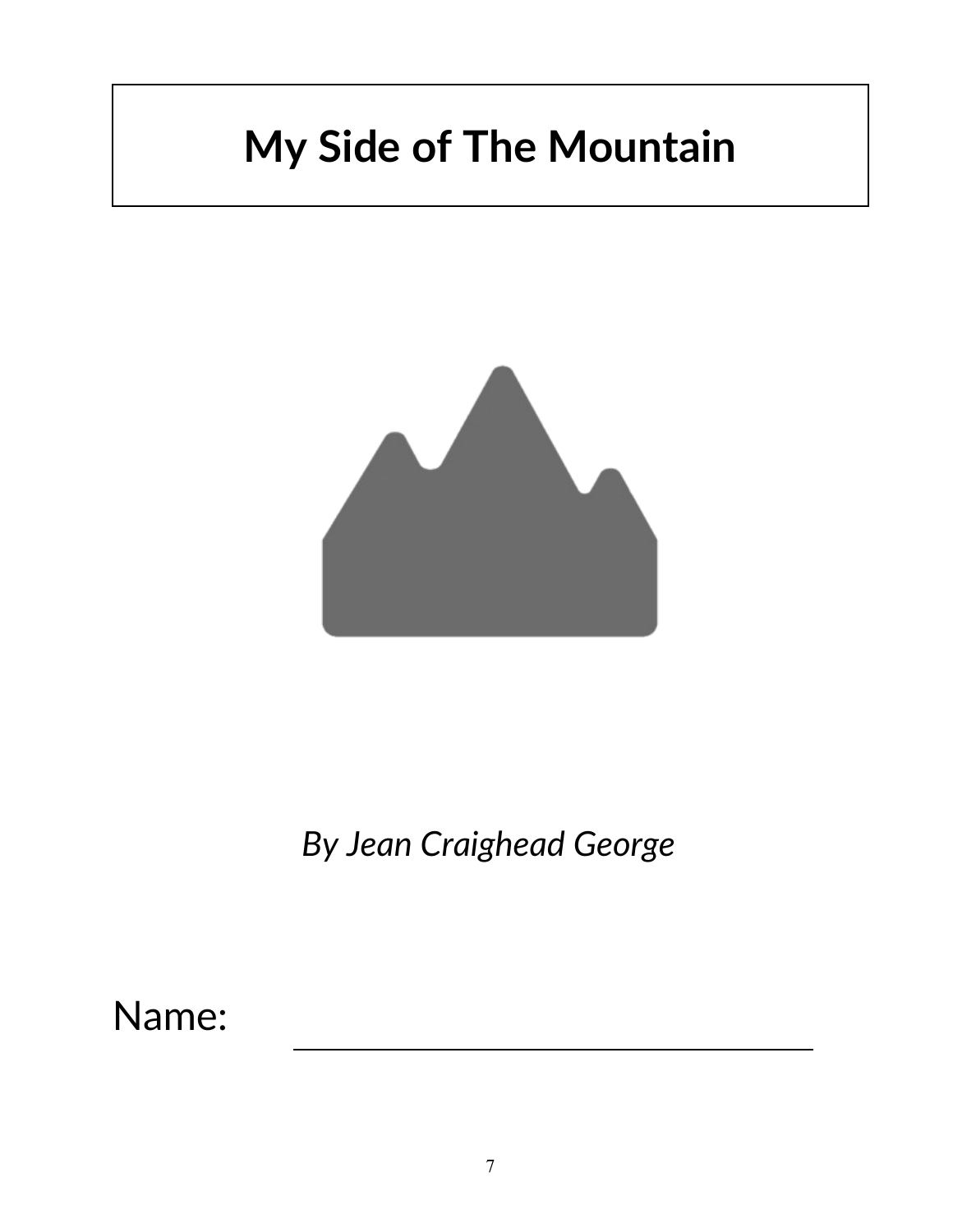*By Jean Craighead George*

### **I Hole Up in a Snowstorm I Get Started on This Venture**



### **Before you read the chapters**:

The **protagonist** in most novels features the main character or "good guy". The main protagonist of *My Side of the Mountain* is a very enterprising and courageous boy, Sam Gribley, who decides to spend a year by himself in the wilds of the Catskill Mountains. Think back on some of your favorite characters from past novels you have read or movies you've seen. What do you think makes for an especially interesting protagonist?



### **Vocabulary:**

Choose a word from the list to complete each sentence.

| inspired  | misstep    | folly    | tinder    |  |  |  |
|-----------|------------|----------|-----------|--|--|--|
| departure | congregate | emphatic | exhibited |  |  |  |

- 1. John's butterfly collection will be \_\_\_\_\_\_\_\_\_\_\_\_\_\_\_\_\_\_ at the Community Hall .
- 2. Everyone in the nursing home thought it was \_\_\_\_\_\_\_\_\_\_\_\_\_\_\_\_\_ for Marjorie to go bowling so soon after her surgery.
- 3. I really felt \_\_\_\_\_\_\_\_\_\_\_\_\_\_\_\_\_ after hearing the astronaut's speech.
- 4. The crowd began to \_\_\_\_\_\_\_\_\_\_\_\_\_\_\_\_\_\_\_ in front of the drug store.
- 5. Mrs. Henderson was quite \_\_\_\_\_\_\_\_\_\_\_\_\_\_\_\_\_ when she told the class to be quiet.
- 6. Sam found some \_\_\_\_\_\_\_\_\_\_\_\_\_\_\_ under the stump which he used to start the fire.
- 7. The only \_\_\_\_\_\_\_\_\_\_\_\_\_\_\_ made by the sheriff was taking the suspect at his word.
- 8. Her \_\_\_\_\_\_\_\_\_\_\_\_\_\_\_\_ was accompanied with a lot of fanfare.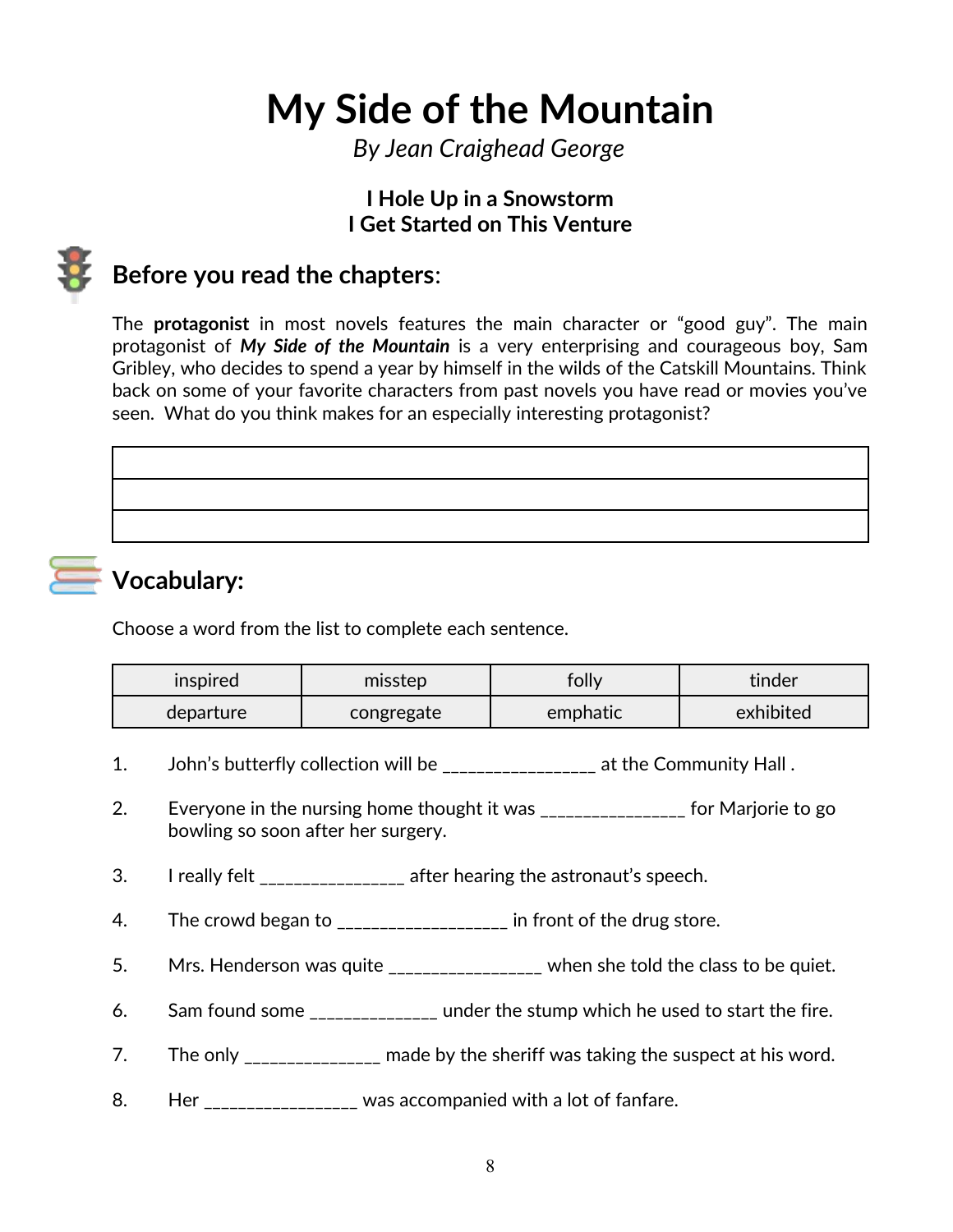

1. Describe Sam's new winter home. Please include at least three details.

#### 2. Describe the setting of the first chapter.

| <u> 1989 - Johann Stoff, amerikansk politiker (d. 1989)</u> |  |  |
|-------------------------------------------------------------|--|--|
|                                                             |  |  |

- 3. On what date does the novel begin?
- 4. What was Sam's main worry during the snowstorm?

- 5. Sam's trained falcon was named \_\_\_\_\_\_\_\_\_\_\_\_\_\_.
- 6. Sam was originally from the city of \_\_\_\_\_\_\_\_\_\_\_\_\_\_\_\_\_\_\_\_ where he had lived with his parents, four brothers and \_\_\_\_\_\_\_\_\_\_\_ sisters.
- 7. Why was that particular spot in the Catskill Mountains especially important to Sam and his family?
- 8. What were the only items that Sam brought with him to the Catskills?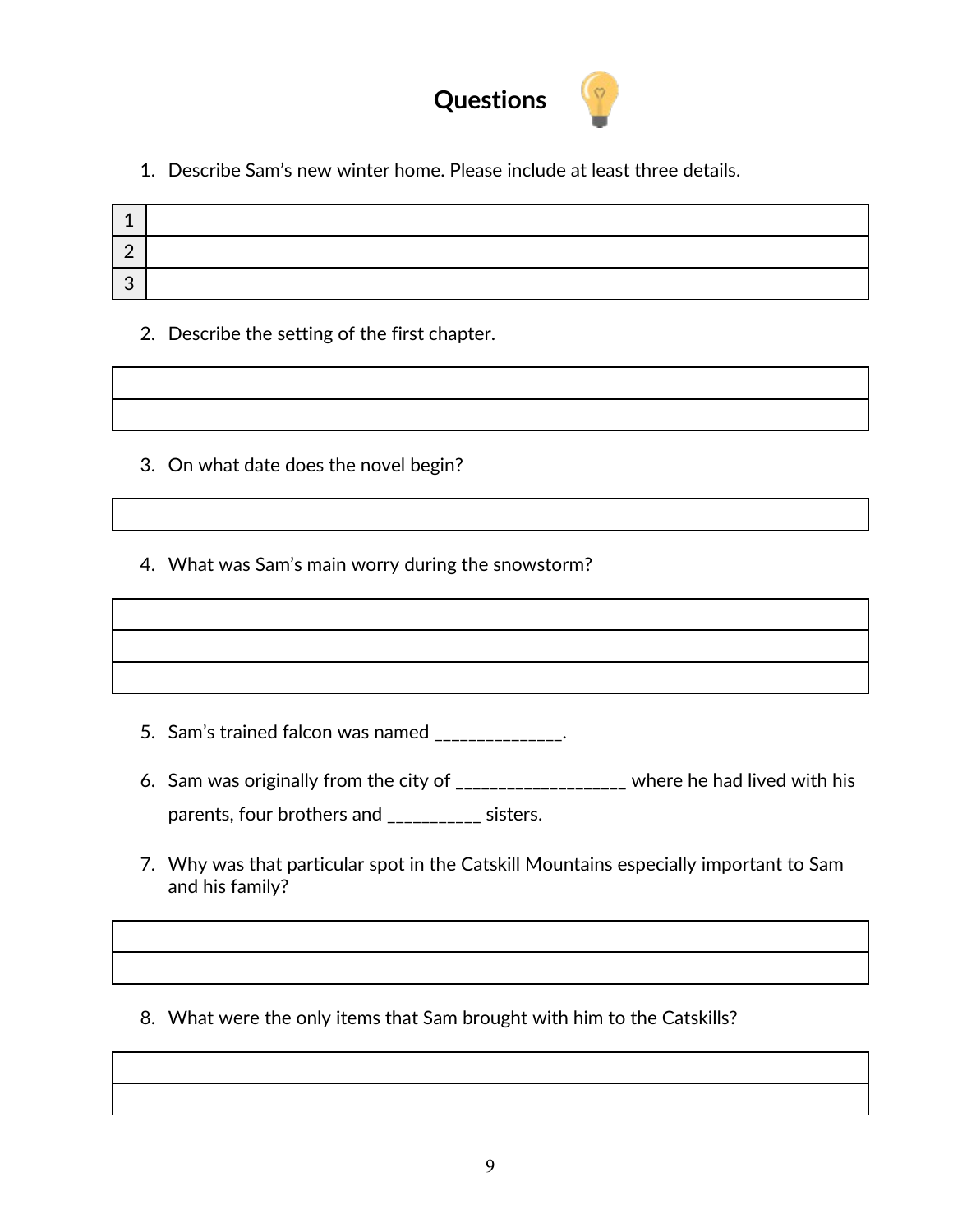9. What had been Sam's dad's attitude about him leaving for the wilderness by himself? How do you think his mother must have felt about his decision?

10. What was Sam's biggest challenge in the wilderness? How was this problem resolved?

11. Using a \_\_\_\_\_\_\_\_\_\_ for bait, Sam caught a kind of fish called a \_\_\_\_\_\_\_\_\_\_\_.





**A***.* **Personification** is giving human qualities to something that is not human. Here is an example from Chapter 2: *It was a clear athletic stream that rushed and ran and jumped and splashed*. In this sentence the stream is described as **athletic** - and it **runs and jumps,** attributes usually given to a person.

a) Why do you think personification is a literary device used by many authors?

b) Create your own example of personification.

c) Bonus: Keep your eyes open for another example of personification. When you find one, come back to this page and record it below.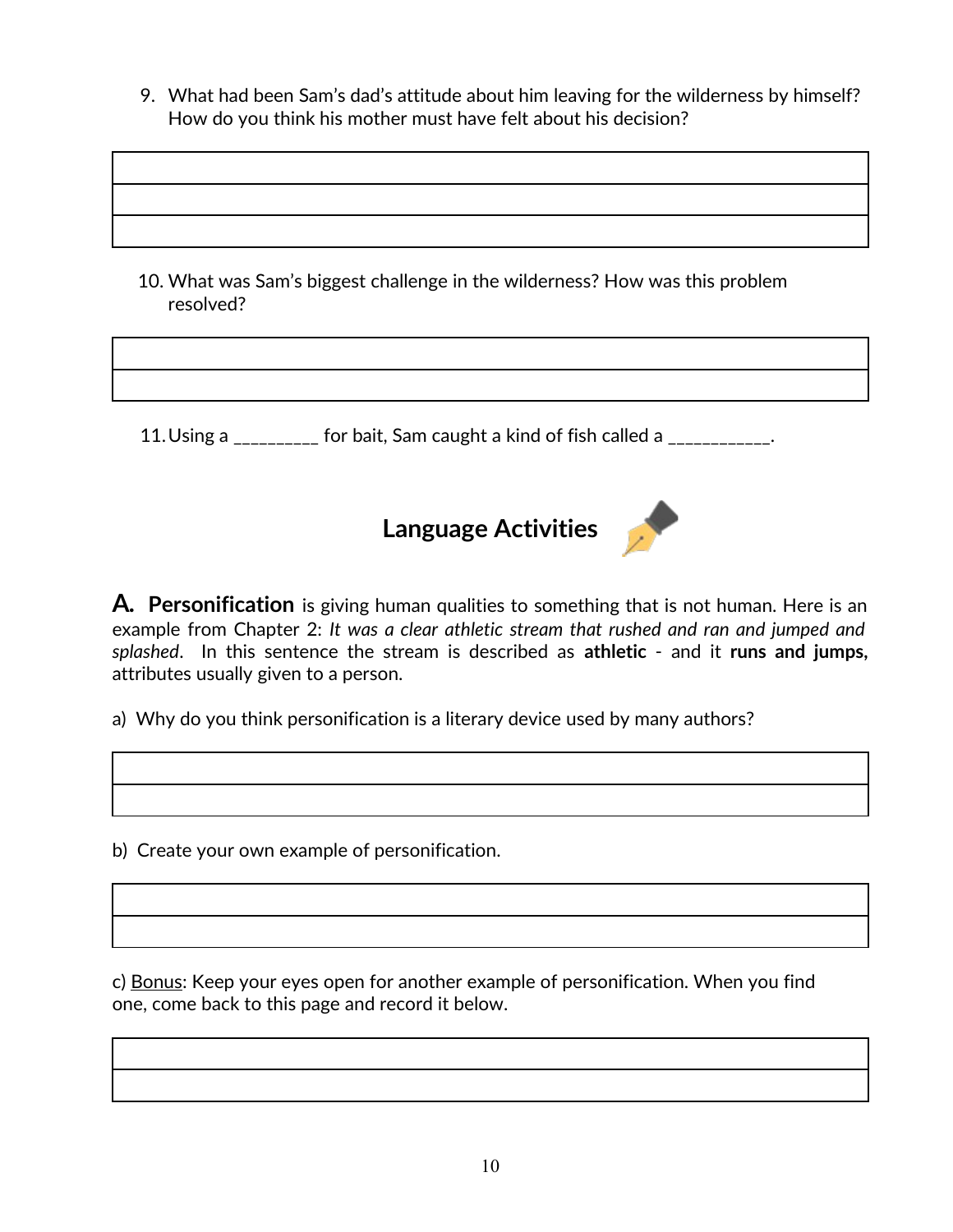### **B***.* **Anagrams**

An **anagram** is a word that is formed by changing the order of the letters of another word. For example, the letters in the word **PAN** can also form the word **NAP**. Follow these directions to form the anagrams:



a) read the clue in the right-hand column.

b) Using the word in the left-hand column move the letters around in any order, but you must use all the letters.

Each of the words in the left-hand column are found in the first two chapters of our novel.

| <b>Word</b> | Anagram | Clue                                |  |  |  |  |  |
|-------------|---------|-------------------------------------|--|--|--|--|--|
| aspen       |         | The glass in windows.               |  |  |  |  |  |
| blows       |         | Containers for soup.                |  |  |  |  |  |
| moans       |         | Someone who works with stone.       |  |  |  |  |  |
| trout       |         | A person who helps a student learn. |  |  |  |  |  |
| stream      |         | A slave-owner.                      |  |  |  |  |  |
| means       |         | Horse hair.                         |  |  |  |  |  |

**C***.* Eliminate the following letters from the puzzle to reveal the secret message which was written by the great naturalist, **Henry David Thoreau**: **Z, X, Q, P, V, B** 

|   |   |   | Χ |   | S | Z | N |   |   |   | B | X | P | Q | Z | B | P | Χ | B |
|---|---|---|---|---|---|---|---|---|---|---|---|---|---|---|---|---|---|---|---|
| V | Х | P | B | Z | W | Н | A |   | Χ | Y | O | U | Q | X | P | V | Q | Β | Ζ |
|   | O | Ő | К | B | A |   | Z |   | Н | Α |   | Z | ٧ | P | Q | X | B | V | Q |
| B | P | Z | ٧ | B | P | X | V | B | Z | M | A |   |   | E | R | S | B | Q | X |
| Z | P | ٧ |   |   | Q | I | S | Q | P | Z | Q | P | X | Q | V | Z | Q | P | B |
| B | Q | X | Q | P | Χ | B | P | W | Н | Α |   | Z | Q | ٧ | B | Q | ٧ | Χ | P |
| X | B | v | O | U | Z | S | Е | Е | B | Χ | Q | B | Z | P | Q | X | B | Q | Z |